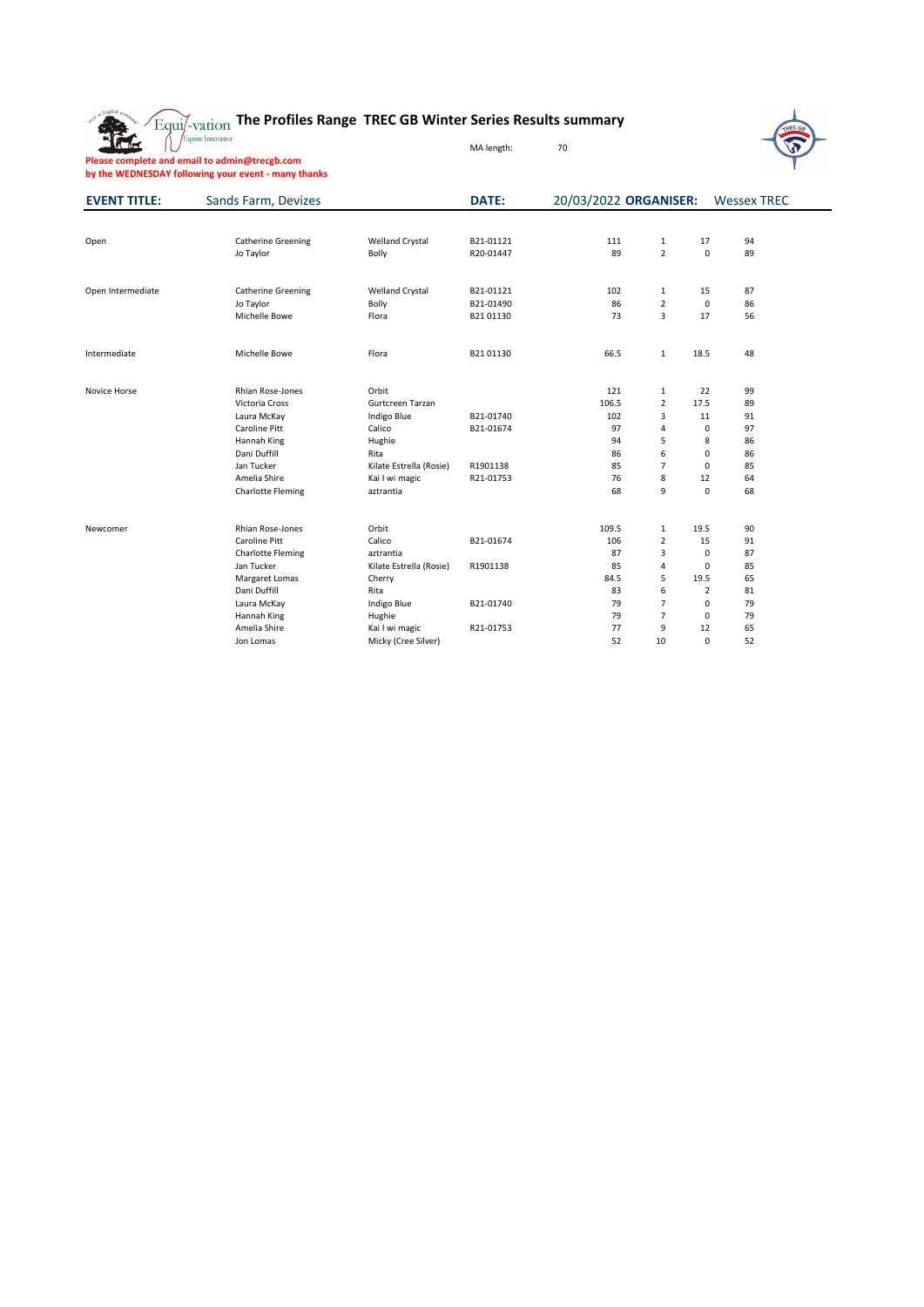| <sub>so</sub> English i <sub>rop.</sub> | The Profiles Range TREC GB Winter Series Class summary<br>Equil-vation<br>Equine Innovation |                                    |              |                          |            |                          |            |                                       |                    |  |                            |        |      |                           |                              |          |
|-----------------------------------------|---------------------------------------------------------------------------------------------|------------------------------------|--------------|--------------------------|------------|--------------------------|------------|---------------------------------------|--------------------|--|----------------------------|--------|------|---------------------------|------------------------------|----------|
| <b>CALLES</b><br><b>EVENT TITLE:</b>    | <b>Sands Farm, Devizes</b>                                                                  |                                    | <b>DATE:</b> |                          |            | 20/03/2022 ORGANISER:    |            |                                       | <b>Wessex TREC</b> |  |                            |        |      |                           |                              |          |
| <b>Class:</b>                           | <b>Open</b>                                                                                 |                                    |              |                          |            |                          |            |                                       |                    |  |                            |        |      |                           |                              |          |
| <b>RIDER</b>                            | TREC GB NO                                                                                  | Obstacle<br>HORSE (very important) | Obstacle I   | Obstacle 3<br>Obstacle a | Obstacle s | Obstacle ><br>Obstacle 6 | Obstacle 8 | Deductions for circling<br>Obstacle 9 |                    |  | <b>PTV</b><br><b>TOTAL</b> | CANTER | WALF | <b>MA</b><br><b>TOTAL</b> | <b>GRAND</b><br><b>TOTAL</b> | $\delta$ |
| <b>Catherine Greening</b>               | B21-01121                                                                                   | <b>Welland Crystal</b>             | 10           |                          |            |                          |            |                                       |                    |  |                            |        |      |                           | 111                          |          |
| Jo Taylor                               | R20-01447                                                                                   | <b>Bolly</b>                       | 10           |                          | 10         |                          |            |                                       |                    |  | 89                         |        |      |                           | 89                           |          |

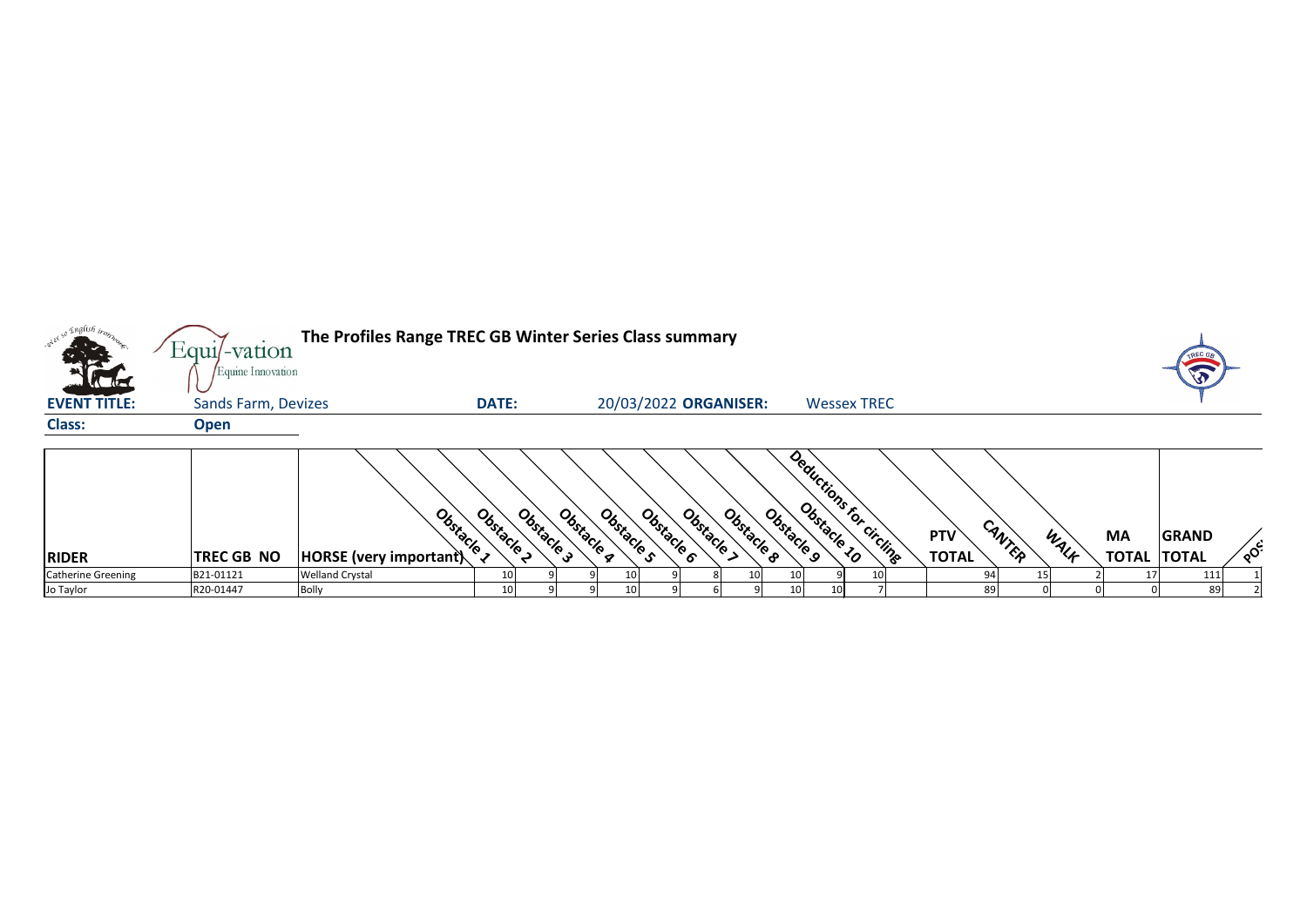| <b>CALLES</b>             | Equi/-vation<br>Equine Innovation | The Profiles Range TREC GB Winter Series Class summary             |              |            |            |            |            |                       |            |            |    |                         |                            |        |      |                                 |              |    |
|---------------------------|-----------------------------------|--------------------------------------------------------------------|--------------|------------|------------|------------|------------|-----------------------|------------|------------|----|-------------------------|----------------------------|--------|------|---------------------------------|--------------|----|
| <b>EVENT TITLE:</b>       | <b>Sands Farm, Devizes</b>        |                                                                    | <b>DATE:</b> |            |            |            |            | 20/03/2022 ORGANISER: |            |            |    | <b>Wessex TREC</b>      |                            |        |      |                                 |              |    |
| <b>Class:</b>             | <b>Open Intermediate</b>          |                                                                    |              |            |            |            |            |                       |            |            |    |                         |                            |        |      |                                 |              |    |
| <b>RIDER</b>              | <b>TREC GB NO</b>                 | Obstacle <sub>3</sub><br><b>HORSE</b> (very<br>$ important\rangle$ | Obstacle >   | Obstacle 3 | Obstacle g | Obstacle s | Obstacle 6 | Obstacle              | Obstacle 8 | Obstacle 9 |    | Deductions for circling | <b>PTV</b><br><b>TOTAL</b> | CANTER | WALF | <b>MA</b><br><b>TOTAL TOTAL</b> | <b>GRAND</b> | ໌ດ |
| <b>Catherine Greening</b> | B21-01121                         | <b>Welland Crystal</b>                                             |              | 10         |            |            |            |                       |            |            |    |                         |                            | 87     |      |                                 | 102          |    |
| Jo Taylor                 | B21-01490                         | <b>Bolly</b>                                                       |              | 10         |            | 10         |            |                       | 10         |            | 10 |                         |                            | 86     |      |                                 | 86           |    |
| Michelle Bowe             | B2101130                          | Flora                                                              |              | 10         |            |            |            |                       |            |            |    |                         |                            | 56     | 15   | 17                              | 73           |    |
| Yvonne Allen              | R20-01447                         | <b>Diamond Geezer</b>                                              |              |            |            |            |            |                       |            |            |    |                         |                            |        |      |                                 |              |    |



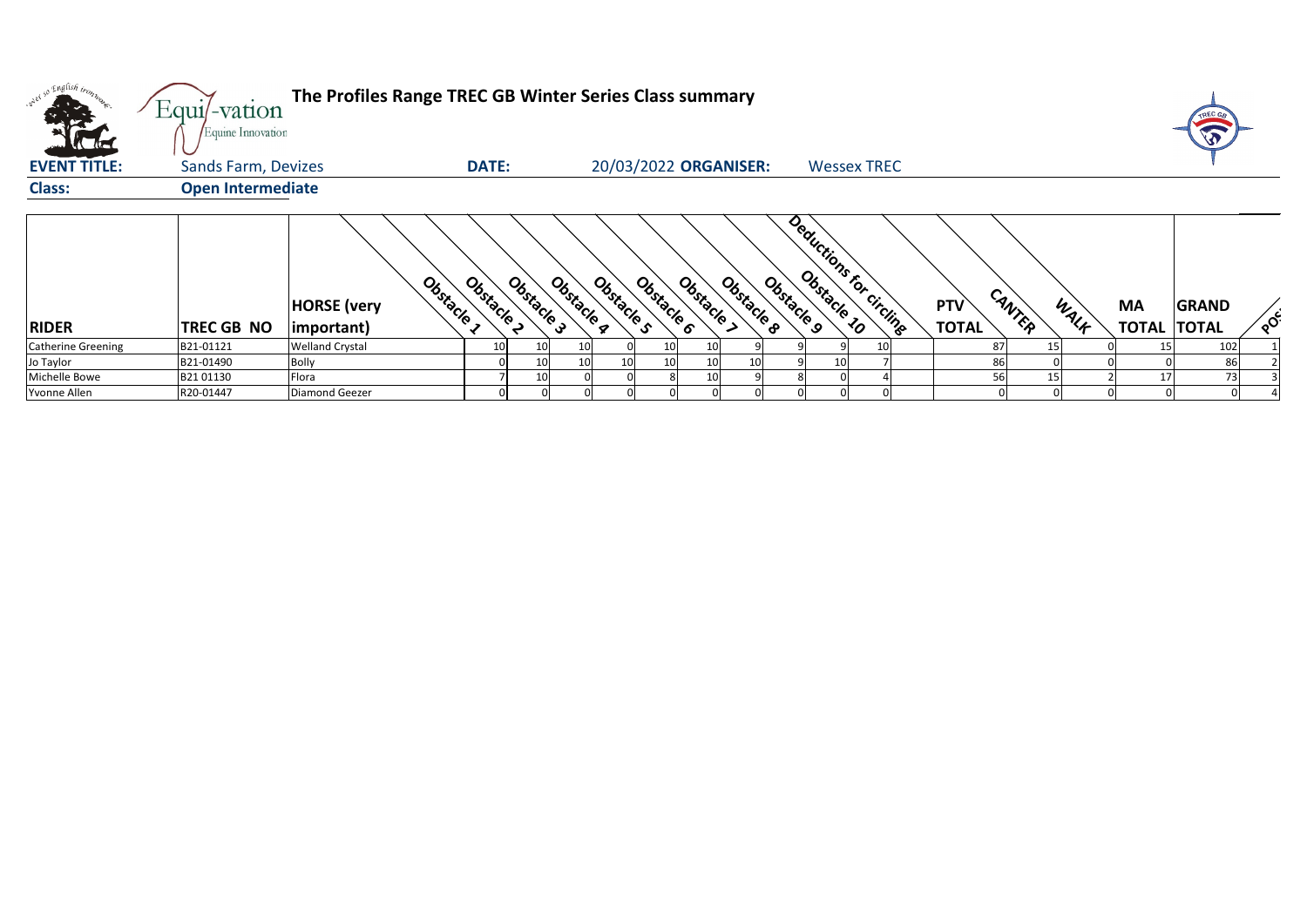| orel so English in<br><b>COLLECTION</b> | Equil-vation<br>Equine Innovation | The Profiles Range TREC GB Winter Series Class summary |                                        |                          |                                      |                                       |                            |                |           | TREC GE                            |        |
|-----------------------------------------|-----------------------------------|--------------------------------------------------------|----------------------------------------|--------------------------|--------------------------------------|---------------------------------------|----------------------------|----------------|-----------|------------------------------------|--------|
| <b>EVENT TITLE:</b>                     | <b>Sands Farm, Devizes</b>        |                                                        | <b>DATE:</b>                           |                          | 20/03/2022 ORGANISER:                | <b>Wessex TREC</b>                    |                            |                |           |                                    |        |
| <b>Class:</b>                           | <b>Intermediate</b>               |                                                        |                                        |                          |                                      |                                       |                            |                |           |                                    |        |
| <b>RIDER</b>                            | <b>TREC GB NO</b>                 | <b>HORSE</b> (very<br>$ $ important $)$                | Obstacle 1<br>Obstacle 3<br>Obstacle I | Obstacle a<br>Obstacle s | Obstacle 8<br>Obstacle<br>Obstacle 6 | Deductions for circling<br>Obstacle 9 | <b>PTV</b><br><b>TOTAL</b> | CANTER<br>WALK | <b>MA</b> | <b>GRAND</b><br><b>TOTAL TOTAL</b> | $\sim$ |
| Michelle Bowe                           | B2101130                          | Flora                                                  |                                        |                          |                                      |                                       | 48 I                       | 3.5            | 18.5      | 66.5                               |        |



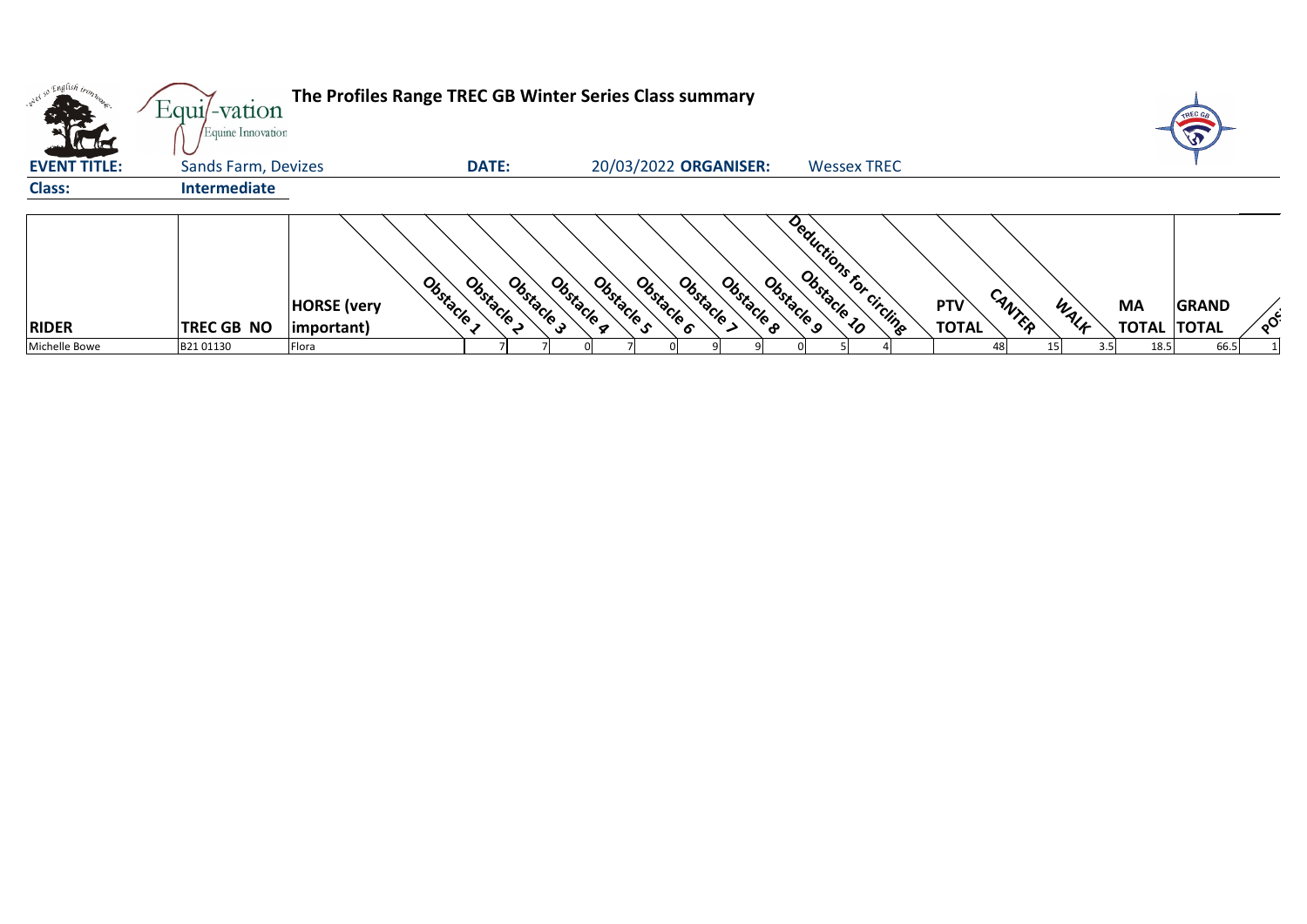| oner so English trom.<br><b>EVENT TITLE:</b> | Equi/-vation<br>Equine Innovation<br><b>Sands Farm, Devizes</b> | The Profiles Range TREC GB Winter Series Class summary<br><b>DATE:</b> |            |            |            |            | 20/03/2022 ORGANISER: |            |                |    | <b>Wessex TREC</b>      |                            |        |      |                           | TREC GE                      |                             |
|----------------------------------------------|-----------------------------------------------------------------|------------------------------------------------------------------------|------------|------------|------------|------------|-----------------------|------------|----------------|----|-------------------------|----------------------------|--------|------|---------------------------|------------------------------|-----------------------------|
| <b>Class:</b>                                | <b>Novice Horse</b>                                             |                                                                        |            |            |            |            |                       |            |                |    |                         |                            |        |      |                           |                              |                             |
| <b>RIDER</b>                                 | TREC GB NO                                                      | Obstacle 2                                                             | Obstacle 3 | Obstacle 4 | Obstacle s | Obstacle 6 | Obstacle >            | Obstacle 8 | Obstacle 9     |    | Deductions for circline | <b>PTV</b><br><b>TOTAL</b> | CANTER | WALK | <b>MA</b><br><b>TOTAL</b> | <b>GRAND</b><br><b>TOTAL</b> | $\sqrt{\frac{c}{\sqrt{2}}}$ |
| Rhian Rose-Jones                             |                                                                 | Orbit<br>10                                                            |            | 10         | -10        | 10         | 10                    | 10         | 10             |    | 10                      | 99                         |        |      | 22                        | 121                          |                             |
| Victoria Cross                               |                                                                 | Gurtcreen Tarzan<br>10                                                 |            |            |            | 10         | 10 <sup>1</sup>       | 10         | 10             | 10 |                         | 89                         |        | 2.5  | 17.5                      | 106.5                        |                             |
| Laura McKay                                  | B21-01740                                                       | 10<br>Indigo Blue                                                      |            | 10         |            | 10         |                       | 10         | 10             |    | 10                      | 91                         | 9.5    | 1.5  | 11                        | 102                          |                             |
| Caroline Pitt                                | B21-01674                                                       | 10<br>Calico                                                           |            | 10         |            | 10         | $\mathsf{q}$          | 10         | -91            | 10 | 10                      | 97                         |        |      |                           | 97                           |                             |
| Hannah King                                  |                                                                 | Hughie<br>10                                                           |            | 10         | 10         | 10         | 10                    |            |                |    | 10                      | 86                         |        |      |                           | 94                           |                             |
| Dani Duffill                                 |                                                                 | 10<br>Rita                                                             |            | 10         |            | 10         |                       |            |                |    |                         | 86                         |        |      |                           | 86                           |                             |
| Jan Tucker                                   | R1901138                                                        | Kilate Estrella (Rosie)<br>10                                          |            | 10         |            | 10         |                       |            |                | 10 |                         | 85                         |        |      |                           | 85                           |                             |
| Amelia Shire                                 | R21-01753                                                       | Kai I wi magic                                                         |            | 10         |            | 10         |                       |            |                |    |                         | 64                         |        |      | 12                        | 76                           |                             |
| <b>Charlotte Fleming</b>                     |                                                                 | 10<br>aztrantia                                                        |            | 10         | 10         |            |                       |            |                |    |                         | 68                         |        |      |                           | 68                           |                             |
| <b>Gillian Miller</b>                        |                                                                 | Hayestown Twinkle                                                      |            |            |            |            |                       |            | $\overline{0}$ |    |                         |                            |        |      |                           |                              | 10                          |

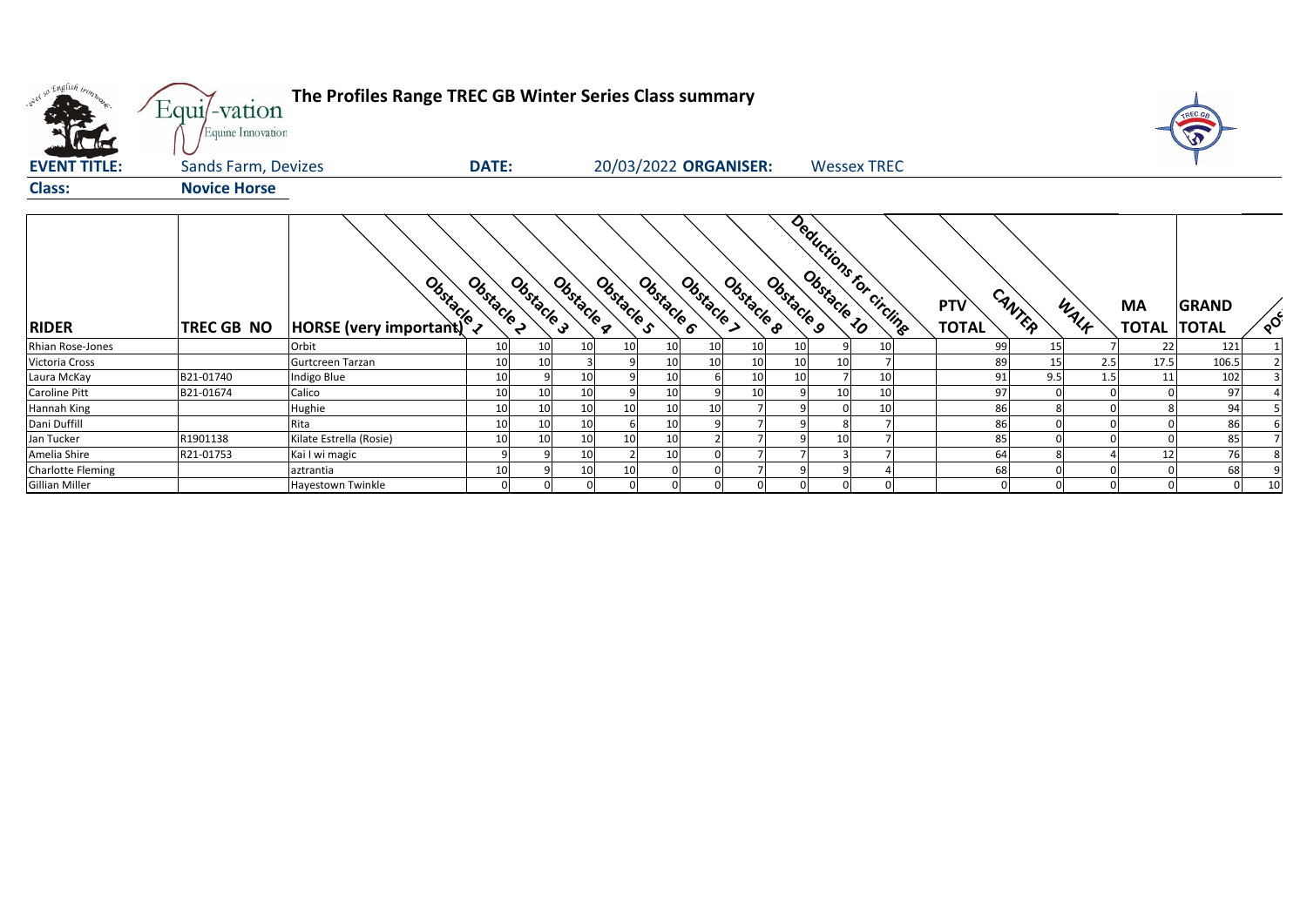| onel so English tronh                     | Equi/-vation<br>Equine Innovation | The Profiles Range TREC GB Winter Series Class summary |              |            |            |                          |                        |                 |                         |                                      |                            |              | TREC G                       |     |
|-------------------------------------------|-----------------------------------|--------------------------------------------------------|--------------|------------|------------|--------------------------|------------------------|-----------------|-------------------------|--------------------------------------|----------------------------|--------------|------------------------------|-----|
| <b>EVENT TITLE:</b>                       | <b>Sands Farm, Devizes</b>        |                                                        | <b>DATE:</b> |            |            |                          | 20/03/2022 ORGANISER:  |                 | <b>Wessex TREC</b>      |                                      |                            |              |                              |     |
| <b>Class:</b>                             | <b>Newcomer</b>                   |                                                        |              |            |            |                          |                        |                 |                         |                                      |                            |              |                              |     |
| <b>RIDER</b>                              | <b>TREC GB NO</b>                 | Obstacle 1<br><b>HORSE</b> (very important)            | Obsitacle 2  | Obstacle 3 | Obstacle a | Obstacle 6<br>Obstacle s | Obstacle &<br>Obstacle | Obstacle 9      | Deductions for circling | CANTER<br><b>PTV</b><br><b>TOTAL</b> | WALF<br><b>MA</b>          | <b>TOTAL</b> | <b>GRAND</b><br><b>TOTAL</b> | POC |
| Rhian Rose-Jones                          |                                   | Orbit                                                  |              | 10         |            | 10                       | 10                     |                 | 10                      | 90                                   | 15<br>4.5                  | 19.5         | 109.5                        |     |
| Caroline Pitt<br><b>Charlotte Fleming</b> | B21-01674                         | Calico<br>aztrantia                                    |              | 10<br>10   | 10         | 10                       | 10<br>10               | 10 <sup>1</sup> | 10<br>10                | 91<br>87                             | 15<br>$\Omega$<br>$\Omega$ | -15          | 106<br>87                    |     |
| Jan Tucker                                | R1901138                          | Kilate Estrella (Rosie)                                |              | 10         |            |                          | 10<br>8l               |                 | 10                      | 85                                   | $\Omega$                   |              | 85                           |     |
| <b>Margaret Lomas</b>                     |                                   | Cherry                                                 |              |            |            |                          | 10                     | 10              | 9                       | 65                                   | 15<br>4.5                  | 19.5         | 84.5                         |     |
| Dani Duffill                              |                                   | Rita                                                   |              | 10         |            |                          | 10                     |                 | 10                      | 81                                   |                            |              | 83                           |     |
| Laura McKay                               | B21-01740                         | Indigo Blue                                            |              |            |            |                          | 10<br>8                | 10              | 10                      | 79                                   |                            |              | 79                           |     |
| Hannah King                               |                                   | Hughie                                                 |              | 10         |            |                          | 10                     | 10              | 10                      | 79                                   |                            |              | 79                           |     |
| Amelia Shire                              | R21-01753                         | Kai I wi magic                                         |              |            |            |                          | 10                     | 10              | 9                       | 65                                   | 10                         |              | 77                           |     |
| Jon Lomas                                 |                                   | Micky (Cree Silver)                                    |              |            |            |                          |                        | 10              | 10                      | 52                                   | $\mathbf{0}$               |              | 52                           | 10  |
| Gillian Miller                            |                                   | <b>Hayestown Twinkle</b>                               |              |            |            |                          |                        |                 |                         | $\Omega$                             | $\Omega$                   |              | $\Omega$                     | 11  |
| Victoria Cross                            |                                   | Gurtcreen Tarzan                                       |              | 10         | 10         |                          | 10<br>8l               | $10$ E          | 9 <sub>l</sub>          |                                      | $\Omega$                   |              | O E                          |     |

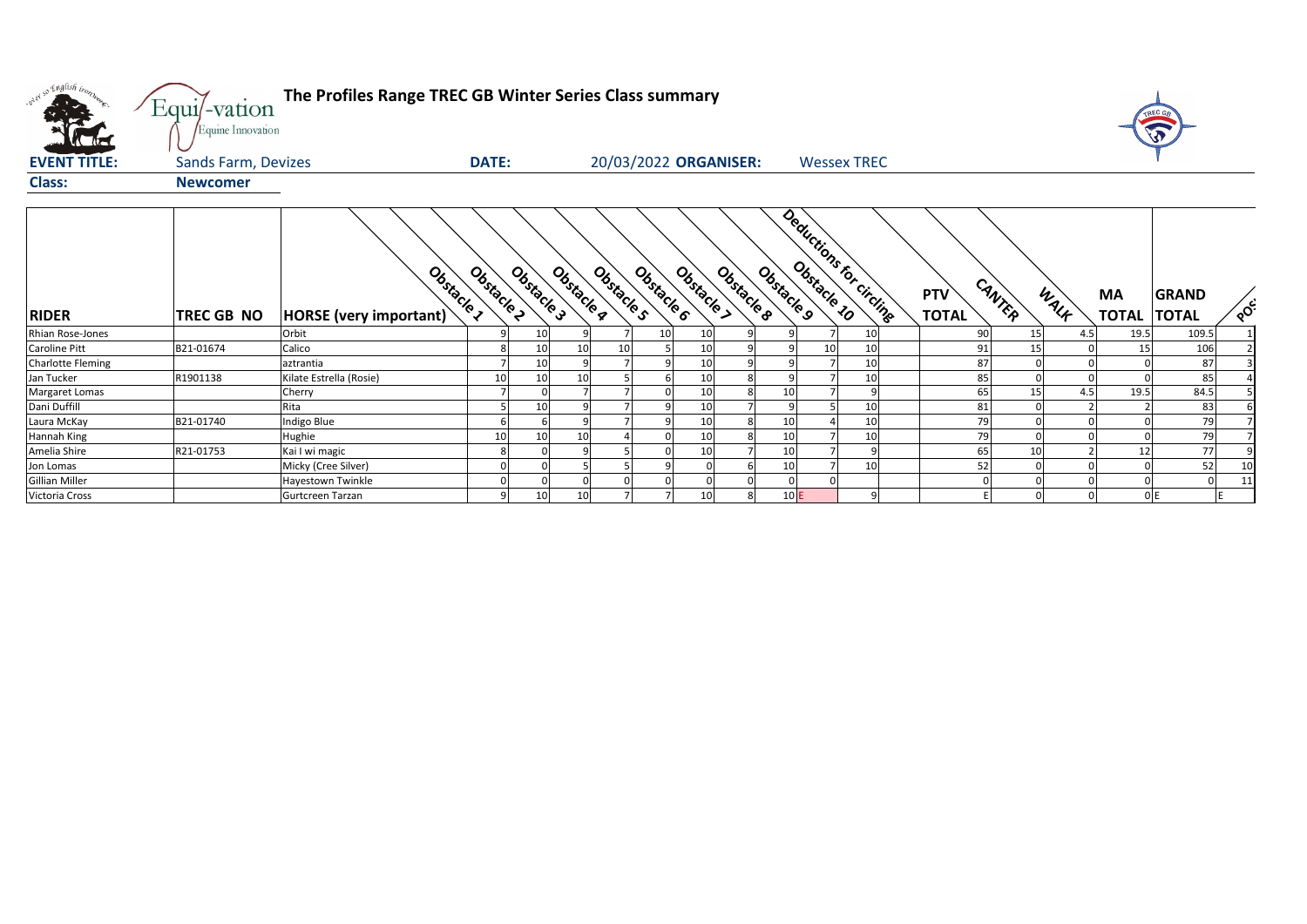

## **TREC GB Winter Series Class summary**

| <b>EVENT TITLE:</b> | <b>Sands Farm, Devizes</b> |                                             | <b>DATE:</b> |            |                 |            | 20/03/2022 ORGANISER: |          |            |                 | <b>Wessex TREC</b>       |                            |        |      |                           |                              |          |
|---------------------|----------------------------|---------------------------------------------|--------------|------------|-----------------|------------|-----------------------|----------|------------|-----------------|--------------------------|----------------------------|--------|------|---------------------------|------------------------------|----------|
| <b>Class:</b>       | <b>In Hand</b>             |                                             |              |            |                 |            |                       |          |            |                 |                          |                            |        |      |                           |                              |          |
| <b>RIDER</b>        | <b>TREC GB NO</b>          | Obstacle 1<br><b>HORSE</b> (very important) | Obstacle     | Obstacle 3 | Obstacle g      | Obstacle s | Obstacle 6            | Obstacle | Obstacle 8 | Obstacle 9      | Deductions for circlinge | <b>PTV</b><br><b>TOTAL</b> | CANTER | WALF | <b>MA</b><br><b>TOTAL</b> | <b>GRAND</b><br><b>TOTAL</b> | $\delta$ |
| Caroline Pitt       |                            | Calico                                      |              |            | 10 <sup>1</sup> |            |                       |          |            |                 | 10                       | -85 I                      |        |      |                           | 85                           |          |
| Lily King           |                            | Splodge                                     | 10           |            | 10              |            |                       |          |            | 10 <sub>l</sub> | 10                       | 80                         |        |      |                           | 80                           |          |
| Lauren Bone         |                            | Bambina                                     |              |            | 10 <sub>l</sub> |            |                       |          |            | 10 <sup>1</sup> | 10                       | 66                         |        |      |                           | 66                           |          |
| Hannah King         |                            | Hughie                                      |              |            |                 |            |                       |          |            |                 | 10                       | 60                         |        |      |                           | 60                           |          |
| Charlotte Fleming   |                            | aztrantia                                   |              |            |                 |            |                       |          |            | 9 E             | 10                       |                            |        |      |                           | 0 E                          |          |
| Jardine Broom       |                            | Charlie                                     |              |            | 10              |            |                       |          |            | 9 E I           | 10                       |                            |        |      |                           | 0 IE                         |          |